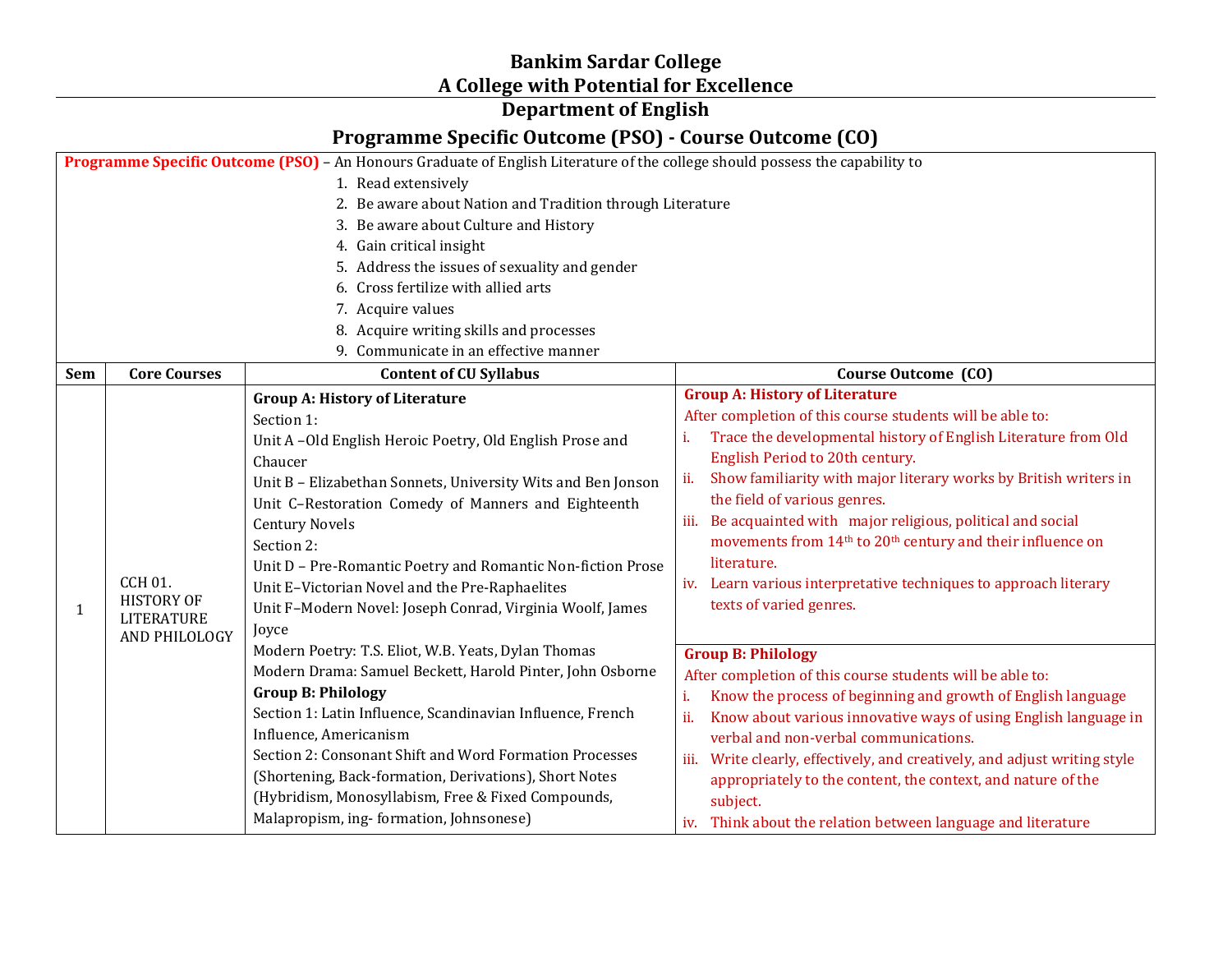|   |                                                                                               | Group A: Social and intellectual background                                                        | After completion of this course students will be able to:                                                                                                  |
|---|-----------------------------------------------------------------------------------------------|----------------------------------------------------------------------------------------------------|------------------------------------------------------------------------------------------------------------------------------------------------------------|
|   | <b>CCH 02.</b><br><b>EUROPEAN</b><br>CLASSICAL<br><b>LITERATURE</b>                           | Group B:<br>Homer, The Iliad (Books I and II) translated by E.V. Rieu                              | Read and understand about the rich classical texts from Greco-<br>i.<br>Roman literatures in translated versions.                                          |
|   |                                                                                               | Sophocles, Oedipus the King, in The Three Theban Plays,<br>translated by Robert Fagles<br>Group C: | Trace the nature of influence that all the classical texts have on<br>ii.<br>modern English literatures both in British and Indian writings in<br>English. |
|   |                                                                                               | Ovid, Selections from Metamorphosis, 'Bacchus' (Book III)                                          | Appreciate these texts as a source of great wisdom.<br>iii.                                                                                                |
|   |                                                                                               | Plautus, Pot of Gold, translated by E.F. Watling                                                   | Interpret these texts from contemporary points of view.<br>iv.                                                                                             |
|   |                                                                                               | <b>OR</b>                                                                                          |                                                                                                                                                            |
|   |                                                                                               | Horace, Satires, I: IV in Horace: Satires and Epistles and                                         |                                                                                                                                                            |
|   |                                                                                               | Persius, translated Niall Rudd, Penguin, 2005.                                                     |                                                                                                                                                            |
|   |                                                                                               | <b>Poetry</b>                                                                                      | After completion of this course students will be able to:                                                                                                  |
|   |                                                                                               | Henry Louis Vivian Derozio, 'To India, My Native Land'                                             | Understand how and why Indian English Literature emerged as a<br>i.                                                                                        |
|   |                                                                                               | Toru Dutt, 'Our Casuarina Tree'                                                                    | distinct field of study.                                                                                                                                   |
|   | <b>CCH 03.</b>                                                                                | Kamala Das, 'Introduction'                                                                         | Trace the development of history of Indian English Literature<br>ii.                                                                                       |
|   | <b>INDIAN</b>                                                                                 | A.K. Ramanujan, 'River' Nissim Ezekiel, 'Enterprise'                                               | from its beginning to the present day.                                                                                                                     |
|   | <b>WRITING IN</b>                                                                             | Jayanta Mahapatra, 'Dawn at Puri'                                                                  | Interpret the works of great writers of Indian Literature in<br>iii.                                                                                       |
|   | <b>ENGLISH</b>                                                                                | <b>Novel</b>                                                                                       | English.                                                                                                                                                   |
|   |                                                                                               | Bankimchandra Chattopadhyay: 'Rajmohan's Wife'                                                     | Demonstrate, through discussion and writing, an understanding<br>iv.                                                                                       |
|   |                                                                                               | <b>Drama</b>                                                                                       | of significant cultural and social issues presented in Indian                                                                                              |
| 2 |                                                                                               | Mahesh Dattani, 'Bravely Fought the Queen'                                                         | English Literature.                                                                                                                                        |
|   |                                                                                               | <b>Social and Intellectual Background</b>                                                          | After completion of this course students will be able to:                                                                                                  |
|   | <b>CCH 04.</b><br><b>BRITISH</b><br>POETRY AND<br><b>DRAMA</b><br>$(14TH - 17TH)$<br>CENTURY) | Poetry                                                                                             | Trace the developmental history of English Literature from 14th<br>i.                                                                                      |
|   |                                                                                               | Geoffrey Chaucer, 'Wife of Bath's Prologue'                                                        | to 17th century.                                                                                                                                           |
|   |                                                                                               | Edmund Spenser, 'One Day I Wrote Her Name'                                                         | Show familiarity with major literary works by British writers in<br>ii.                                                                                    |
|   |                                                                                               | William Shakespeare, Sonnets 18 & 130                                                              | the field of Drama and Poetry.                                                                                                                             |
|   |                                                                                               | John Donne, 'The Good Morrow'                                                                      | Be acquainted with major religious, political and social<br>iii.                                                                                           |
|   |                                                                                               | Andrew Marvell, 'To His Coy Mistress'                                                              | movements from 14th to 17th century and their influence on                                                                                                 |
|   |                                                                                               | <b>Drama</b>                                                                                       | literature.                                                                                                                                                |
|   |                                                                                               | Christopher Marlowe, Edward II OR William Shakespeare,<br>Macbeth                                  | iv. Learn various interpretative techniques to approach literary                                                                                           |
|   |                                                                                               | William Shakespeare, Twelfth Night OR As You Like It                                               | texts of varied genres.                                                                                                                                    |
|   |                                                                                               | Poetry                                                                                             | After completion of this course students will be able to:                                                                                                  |
| 3 |                                                                                               | Robert Frost, 'After Apple Picking'                                                                | Trace the developmental history of American Literature<br>i.                                                                                               |
|   |                                                                                               | Walt Whitman, 'O Captain, My Captain'                                                              | Show familiarity with major literary works by American writers<br>ii.                                                                                      |
|   | <b>CCH 05.</b><br><b>AMERICAN</b>                                                             | Sylvia Plath, 'Daddy'                                                                              | in the field of poetry, novel, stories & drama.                                                                                                            |
|   | <b>LITERATURE</b>                                                                             | Langston Hughes, 'Harlem to be Answered'                                                           | Be acquainted with major religious, political and social<br>iii.                                                                                           |
|   |                                                                                               | Edgar Allan Poe, 'To Helen'                                                                        | movements and their influence on American Literature.                                                                                                      |
|   |                                                                                               | <b>Novel</b>                                                                                       | iv. Learn various interpretative techniques to approach literary                                                                                           |
|   |                                                                                               |                                                                                                    |                                                                                                                                                            |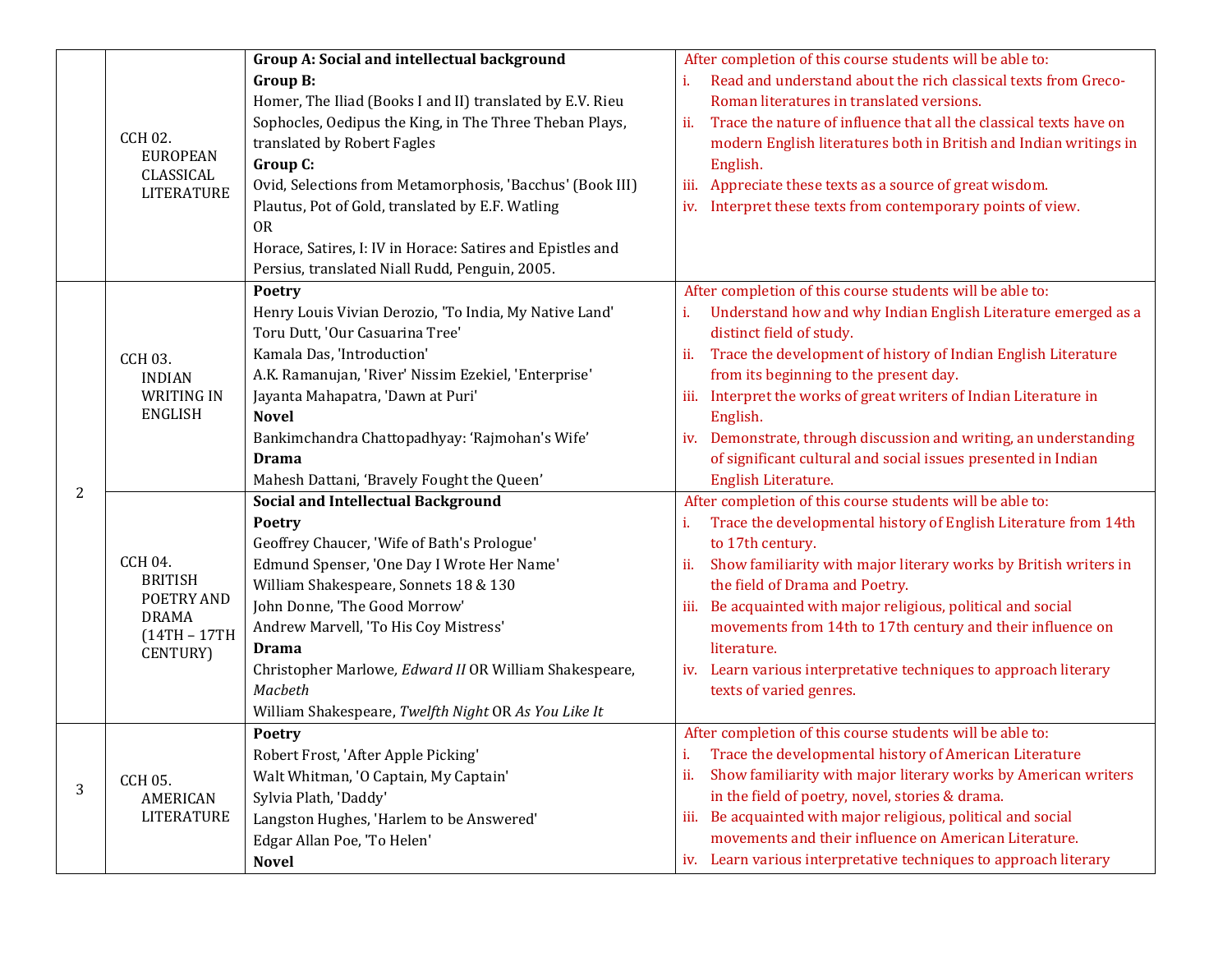|   |                                                                                                | Ernest Hemingway, The Old Man and the Sea                                                                                                                                                                                             | texts of varied genres.                                                                                                                                                                                                                                                                                                                                                                                                                                                                                                 |
|---|------------------------------------------------------------------------------------------------|---------------------------------------------------------------------------------------------------------------------------------------------------------------------------------------------------------------------------------------|-------------------------------------------------------------------------------------------------------------------------------------------------------------------------------------------------------------------------------------------------------------------------------------------------------------------------------------------------------------------------------------------------------------------------------------------------------------------------------------------------------------------------|
|   |                                                                                                | <b>Stories</b><br>Edgar Allan Poe, 'The Purloined Letter'                                                                                                                                                                             |                                                                                                                                                                                                                                                                                                                                                                                                                                                                                                                         |
|   |                                                                                                | F. Scott Fitzgerald, 'The Crack-up' William Faulkner, 'Dry                                                                                                                                                                            |                                                                                                                                                                                                                                                                                                                                                                                                                                                                                                                         |
|   |                                                                                                | September'<br><b>Drama</b>                                                                                                                                                                                                            |                                                                                                                                                                                                                                                                                                                                                                                                                                                                                                                         |
|   |                                                                                                | Arthur Miller, Death of A Salesman                                                                                                                                                                                                    |                                                                                                                                                                                                                                                                                                                                                                                                                                                                                                                         |
|   | CCH 06.<br><b>POPULAR</b><br><b>LITERATURE</b>                                                 | Lewis Carroll, Through the Looking Glass<br>Agatha Christie, The Murder of Roger Ackroyd<br>Sukumar Ray, Abol Tabol ('Nonsense Rhymes', translated<br>Satyajit Ray), Kolkata: Writers' Workshop<br>Herge, Tintin in Tibet             | After completion of this course students will be able to:<br>i.<br>Know the meaning of Popular Literature and its distinct<br>characters.<br>ii.<br>Read and understand some of the representative popular<br>literary pieces.<br>iii.<br>Understand how formulaic elements create the ideal world<br>without limitations or uncertainties in readers' imagination.<br>iv. Probe into the literary and aesthetic merits of popular fictions.                                                                            |
|   | CCH 07.<br><b>BRITISH</b><br>POETRY AND<br><b>DRAMA</b><br>$(17TH - 18TH)$<br><b>CENTURY</b> ) | <b>Social and Intellectual Background</b><br><b>Poetry</b><br>John Milton, Paradise Lost, Book I<br>Alexander Pope, The Rape of the Lock, Cantos I-III<br><b>Drama</b><br>John Webster, The Duchess of Malfi<br>Aphra Behn, The Rover | After completion of this course students will be able to:<br>Trace the developmental history of English Literature from 17th<br>to 18th century.<br>Show familiarity with major literary works by contemporary<br>ii.<br>British writers in the field of Drama and Poetry.<br>iii. Be acquainted with major religious, political and social<br>movements from 17th to 18th century and their influence on<br>literature.<br>iv. Learn various interpretative techniques to approach literary<br>texts of varied genres. |
|   | SEC <sub>A2</sub> .<br><b>BUSINESS</b><br><b>COMMUNICA</b><br><b>TION</b>                      | What is business communication?<br>Writing reports, letters, curriculum vitae<br>Writing meeting minutes<br>E-correspondence                                                                                                          | After completion of this course students will be able to:<br>Recognize and comprehend different varieties of English<br>i.<br>language and develop a writing style of their own.<br>Be aware that textual analysis can be extended with profit to<br>ii.<br>political, journalistic, commercial, technical, and web-based<br>writing.<br>iii. With the development of their writing skills there will be a<br>possibility of them emerging as perspective writers, editors,<br>content developers, teachers etc.        |
| 4 | <b>CCH 08.</b><br><b>BRITISH</b><br><b>LITERATURE</b><br>(18TH)<br><b>CENTURY</b> )            | <b>Social and Intellectual Background</b><br><b>Poetry</b><br>Samuel Johnson, 'London'<br>Thomas Gray, Elegy Written in a Country Churchyard                                                                                          | After completion of this course students will be able to:<br>Trace the developmental history of English Literature in 18th<br>i.<br>century.<br>Show familiarity with major literary works by the contemporary<br>ii.                                                                                                                                                                                                                                                                                                   |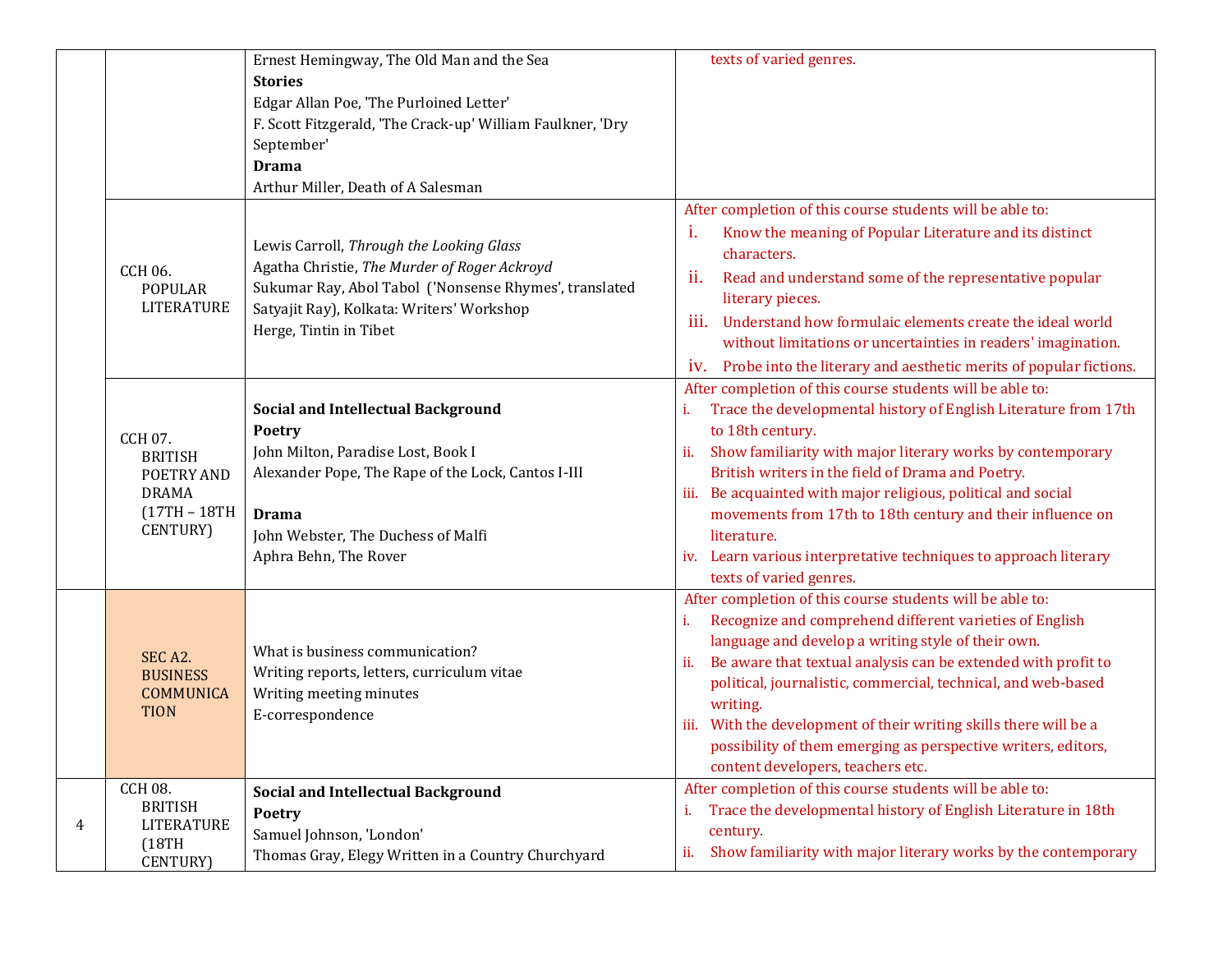|   |                                          | <b>Drama</b>                                                  | British writers in the field of drama, poetry and prose.                 |
|---|------------------------------------------|---------------------------------------------------------------|--------------------------------------------------------------------------|
|   |                                          | William Congreve, The Way of the World                        | iii. Be acquainted with major religious, political and social            |
|   |                                          | <b>Prose (Fiction &amp; Non-Fiction)</b>                      | movements in 18 <sup>th</sup> century and their influence on literature. |
|   |                                          | Daniel Defoe, Robinson Crusoe                                 | iv. Learn various interpretative techniques to approach literary         |
|   |                                          | Joseph Addison, 'Sir Roger at Home' and 'Sir Roger at Church' | texts of varied genres.                                                  |
|   |                                          | <b>Social and Intellectual Background</b>                     | After completion of this course students will be able to:                |
|   |                                          | Poetry                                                        | Trace the developmental history of English Literature in<br>i.           |
|   | CCH 09.                                  | William Blake, 'The Lamb' and 'The Tyger'                     | Romantic period.                                                         |
|   |                                          | William Wordsworth, 'Tintern Abbey'                           | Show familiarity with major literary works by the contemporary<br>ii.    |
|   |                                          | Samuel Taylor Coleridge, 'Kubla Khan'                         | British writers in the field of Poetry and Prose.                        |
|   | <b>BRITISH</b>                           | Percy Bysshe Shelley, 'Ode to the West Wind' and 'To a        | iii. Be acquainted with major religious, political and social            |
|   | <b>ROMANTIC</b>                          | Skylark'                                                      | movements in Romantic period and their influence on literature.          |
|   | <b>LITERATURE</b>                        | John Keats, 'Ode to a Nightingale' and 'Ode to Autumn'        | iv. Learn various interpretative techniques to approach literary         |
|   |                                          | <b>Prose (Fiction &amp; Non-Fiction)</b>                      | texts of varied genres.                                                  |
|   |                                          | Charles Lamb, 'Dream Children', 'The Superannuated Man'       |                                                                          |
|   |                                          | Mary Shelley, Frankenstein                                    |                                                                          |
|   |                                          | <b>Social and Intellectual Background</b>                     | After completion of this course students will be able to:                |
|   |                                          | <b>Poetry</b>                                                 | Trace the developmental history of English Literature in 19th<br>i.      |
|   |                                          | Lord Tennyson, 'Ulysses'                                      | century.                                                                 |
|   | <b>CCH 10.</b>                           | Robert Browning, 'My Last Duchess'                            | Show familiarity with major literary works by the contemporary<br>ii.    |
|   | <b>19TH</b>                              | Christina Rossetti, 'The Goblin Market'                       | British writers in the field of Novel and Poetry.                        |
|   | <b>CENTURY</b>                           | Matthew Arnold, 'Dover Beach'                                 | iii. Be acquainted with major religious, political and social            |
|   | <b>BRITISH</b><br><b>LITERATURE</b>      | <b>Novel</b>                                                  | movements in 19th century and their influence on literature.             |
|   |                                          | Jane Austen, 'Pride and Prejudice' OR Charlotte Bronte,' Jane | iv. Learn various interpretative techniques to approach literary         |
|   |                                          | Eyre'                                                         | texts of varied genres.                                                  |
|   |                                          | Charles Dickens, 'Oliver Twist' OR Thomas Hardy, 'The         |                                                                          |
|   |                                          | Mayor of Casterbridge'                                        |                                                                          |
|   |                                          |                                                               | After completion of this course students will be able:                   |
|   |                                          |                                                               | To identify and evaluate appropriate research sources.<br>i.             |
|   | SEC B2.                                  | Introduction to the writing process                           | To incorporate the sources into documented academic writing.<br>ii.      |
|   | <b>ACADEMIC</b>                          | Introduction to academic writing                              | To formulate original arguments in response to those sources.<br>iii.    |
|   | <b>WRITING AND</b><br><b>COMPOSITION</b> | Summarising and paraphrasing                                  | To apply appropriate research methodologies to specific<br>iv.           |
|   |                                          | <b>Citing Sources</b>                                         | problems.                                                                |
|   |                                          |                                                               | To be able to cite the resources properly.<br>v.                         |
|   |                                          | Poetry                                                        | After completion of this course students will be able to:                |
|   | <b>CCH 11.</b>                           | Emily Dickinson, 'I cannot live with you'                     | Learn how and on what grounds women's writings can be<br>i.              |
| 5 | WOMEN'S<br>WRITING                       | Elizabeth Barrett Browning, 'How do I love thee'              | considered as a separate genre.                                          |
|   |                                          | Eunice De Souza, 'Advice to Women'                            | Read and understand different canonical texts written by women<br>ii.    |
|   |                                          | <b>Fiction</b>                                                | writers across different ages.                                           |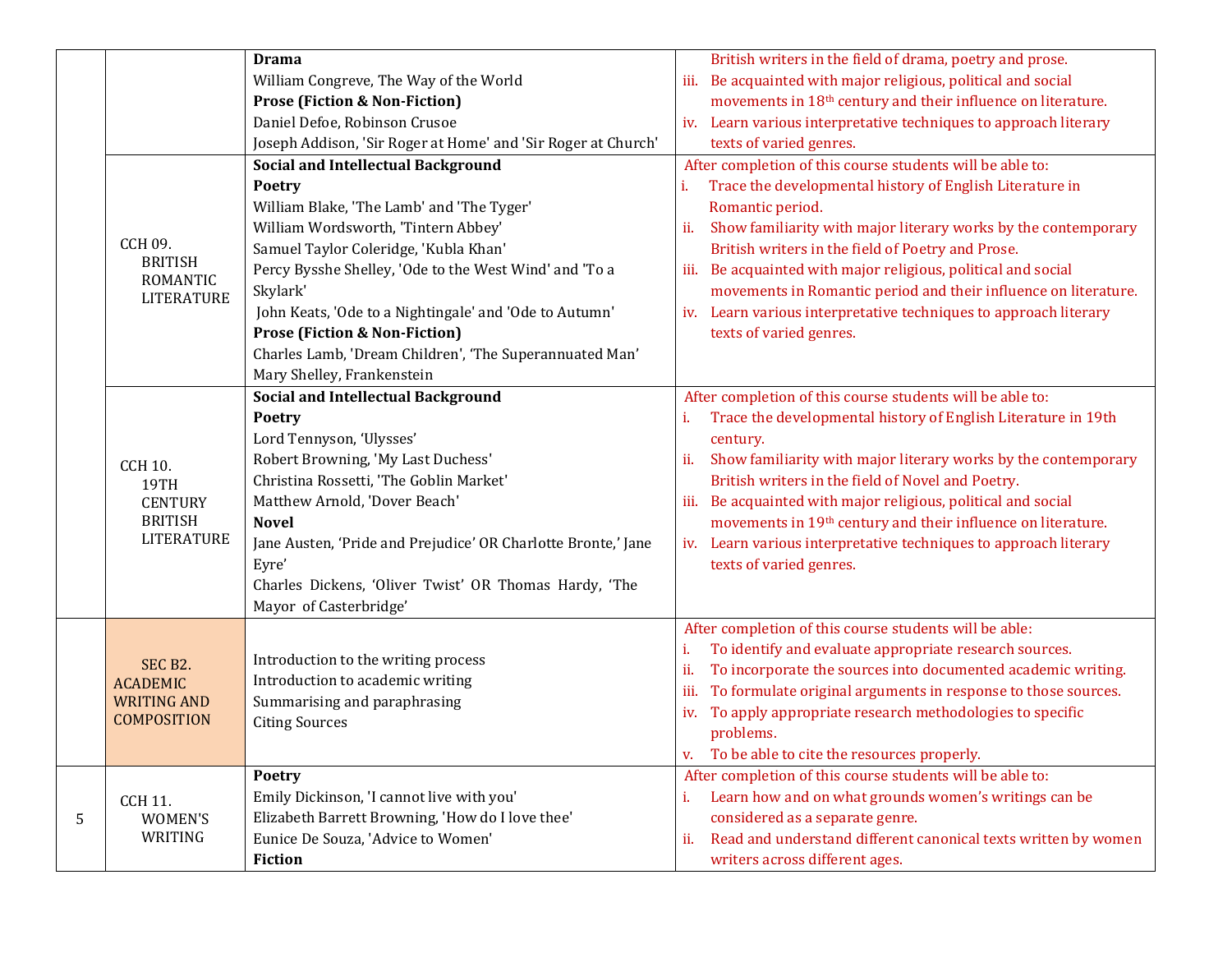|  |                                     | Alice Walker, 'Color Purple' OR Emily Bronte, 'Wuthering         | iii. Differentiate between sex and gender and how the later is a social  |
|--|-------------------------------------|------------------------------------------------------------------|--------------------------------------------------------------------------|
|  |                                     | Heights'                                                         | construction.                                                            |
|  |                                     | Mahasweta Devi, 'Draupadi', translated by Gayatri                | iv. Be aware about the issues and concerns of the women writers of       |
|  |                                     | Chakravorty Spivak                                               | the developed, developing and under-developed countries.                 |
|  |                                     | Katherine Mansfield, 'Bliss'                                     |                                                                          |
|  |                                     | <b>Non-Fiction</b>                                               |                                                                          |
|  |                                     | Mary Wollstonecraft, A Vindication of the Rights of Woman,       |                                                                          |
|  |                                     | Chapters I & II (New York: Norton, 1988)                         |                                                                          |
|  |                                     | Rassundari Devi, Amar Jiban, translated Enakshi Chatterjee,      |                                                                          |
|  |                                     | Writers' Workshop.                                               |                                                                          |
|  |                                     | <b>Social and Intellectual Background</b>                        | After completion of this course students will be able to:                |
|  |                                     | <b>Poetry</b>                                                    | Trace the developmental history of English Literature in the early<br>i. |
|  |                                     | T.S. Eliot, 'The Love Song of J. Alfred Prufrock' and 'Preludes' | 20 <sup>th</sup> century.                                                |
|  | <b>CCH 12.</b>                      | W.B. Yeats, 'The Second Coming' and 'No Second Troy'             | Show familiarity with major literary works by contemporary<br>ii.        |
|  | <b>EARLY 20TH</b>                   | Wilfred Owen, 'Spring Offensive'                                 | British writers in the field of Novel, Drama and Poetry.                 |
|  | <b>CENTURY</b><br><b>BRITISH</b>    | <b>Fiction</b>                                                   | Be acquainted with major religious, political and social<br>iii.         |
|  | <b>LITERATURE</b>                   | Joseph Conrad, 'Heart of Darkness'                               | movements in the early 20 <sup>th</sup> century and their influence on   |
|  |                                     | D.H. Lawrence, 'Sons and Lovers'                                 | literature.                                                              |
|  |                                     | <b>Drama</b>                                                     | iv. Learn various interpretative techniques to approach literary         |
|  |                                     | George Bernard Shaw, 'Pygmalion'                                 | texts of varied genres.                                                  |
|  |                                     | <b>Novel</b>                                                     | After completion of this course students will be able to:                |
|  |                                     | Rabindranath Tagore, The Home and the World                      | How and why Modern Indian writing in English Translation<br>i.           |
|  |                                     | <b>Poetry</b>                                                    | emerged as a distinct field of study.                                    |
|  | DSE A2                              | Rabindranath Tagore, 'Light, oh where is the light?' (Gitanjali  | Trace the developmental history of Modern Indian writing in<br>ii.       |
|  | <b>MODERN INDIAN</b>                | XXVII) and 'When my play was with thee' (Gitanjali XCVII)        | English Translation from its beginning to the present day.               |
|  | <b>WRITING IN</b><br><b>ENGLISH</b> | G.M. Muktibodh, 'The Void'                                       | Interpret the works of great writers of Modern Indian writing in<br>iii. |
|  | <b>TRANSLATION</b>                  | Amrita Pritam, 'I say unto Waris Shah'                           | <b>English Translation.</b>                                              |
|  |                                     | <b>Drama</b>                                                     | iv. Demonstrate, through discussion and writing, an understanding        |
|  |                                     | Vijay Tendulkar, Silence! The Court is in Session                | of significant cultural and social issues presented in Modern            |
|  |                                     | Habib Tanveer, Charandas Chor                                    | Indian writing in English Translation.                                   |
|  |                                     | <b>Novel</b>                                                     | After completion of this course students will be able to:                |
|  |                                     | Amitav Ghosh, The Shadow Lines                                   | Understand that the partition of India is much more than just a          |
|  |                                     | <b>Short Stories</b>                                             | historical fact. It is a compelling literary theme that continues to     |
|  | DSE B1                              | Protiva Basu, 'The Marooned', translated Subhasree Tagore, in    | inspire creative outpourings by writers.                                 |
|  | <b>PARTITION</b>                    | The Other Voice, eds. Tapati Gupta and Anil Acharya, Kolkata:    | ii. Realize that Partition Literature is both an attempt to process the  |
|  | <b>LITERATURE</b>                   | Anustup                                                          | tremendous trauma created by partition, and to bear witness to           |
|  |                                     | Manik Bandyopadhyay, 'The Final Solution', translated Rani       | the forces of communalism, class division and patriarchy, which          |
|  |                                     | Ray, in Debjani Sengupta ed. Mapmaking: Partition Stories        | continue to play out across the Indian subcontinent.                     |
|  |                                     | from Two Bengals, New Delhi: Srishti                             | iii. Interpret the works of great writers of Partition Literature.       |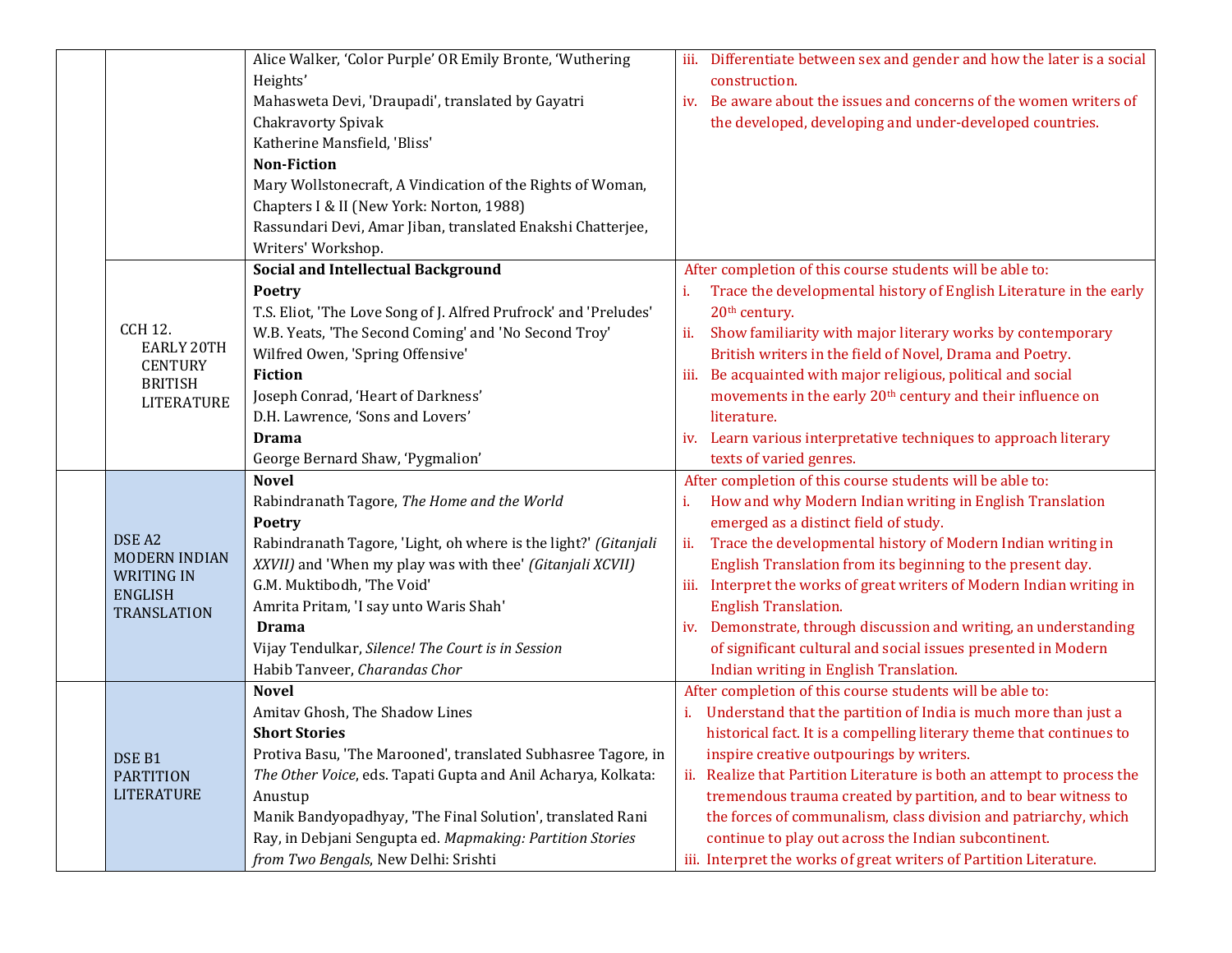|   |                                                                    | Sadat Hasan Manto, 'Toba Tek Singh', in Black Margins:<br>Manto, New Delhi: Manohar<br>Poetry<br>Sahir Ludhianvi, 'Twentysixth January'<br>Birendra Chattopadhyay, 'After Death: Twenty Years' and<br>Sankha Ghosh, 'Rehabilitation', in Rakhshanda Jalil, Tarun<br>Saint and Debjani Sengupta (eds) Looking Back: The 1947<br>Partition of India 70 Years On, New Delhi: Orient Blackswan,<br>2017 | iv. Demonstrate, through discussion and writing, an understanding<br>of significant cultural and social issues presented in Partition<br>Literature.                                                                                                                                                                                                                                                                                                                                                                                                                                                                                                                                                             |
|---|--------------------------------------------------------------------|-----------------------------------------------------------------------------------------------------------------------------------------------------------------------------------------------------------------------------------------------------------------------------------------------------------------------------------------------------------------------------------------------------|------------------------------------------------------------------------------------------------------------------------------------------------------------------------------------------------------------------------------------------------------------------------------------------------------------------------------------------------------------------------------------------------------------------------------------------------------------------------------------------------------------------------------------------------------------------------------------------------------------------------------------------------------------------------------------------------------------------|
| 6 | <b>CCH 13.</b><br><b>MODERN</b><br><b>EUROPEAN</b><br><b>DRAMA</b> | Henrik Ibsen, 'Ghosts' OR 'A Doll's House'<br>Bertolt Brecht, 'The Good Woman of Szechuan'<br>Samuel Beckett, 'Waiting for Godot'                                                                                                                                                                                                                                                                   | After completion of this course students will be able to:<br>Know about the meaning and scope of the concepts of the<br>i.<br>Modern/Modernity/Modernism.<br>Study and interpret representative dramas of the 20 <sup>th</sup> century.<br>ii.<br>iii. Acquaint themselves with the great tradition of modern<br>European drama<br>iv. Examine various literary techniques that dramatists of 20 <sup>th</sup><br>century used in writing their texts, and demonstrate an<br>understanding of these techniques.<br>Reflect upon the great upheaval that the world has undergone<br>V.<br>during 20 <sup>th</sup> century and the constructive role of literary<br>activism/movements in restoring humane values. |
|   | <b>CCH 14.</b><br>POSTCOLONIAL<br><b>LITERATURE</b>                | <b>Poetry</b><br>Pablo Neruda, 'Tonight I Can Write'<br>Derek Walcott, 'A Far Cry from Africa'<br>David Malouf, 'Revolving Days'<br>Mamang Dai, 'The Voice of the Mountain'<br><b>Novel</b><br>Chinua Achebe, 'Things Fall Apart'<br>Gabriel Garcia Marquez, 'Chronicle of a Death Foretold'                                                                                                        | After completion of this course students will be able to:<br>Know how a literary text, explicitly or allegorically; represents<br>various aspects of colonial oppression.<br>Question how does a text reveal about the problems of post-<br>ii.<br>colonial identity.<br>iii. Learn how a text reveals about the politics and/or psychology of<br>anti-colonialist resistance.<br>iv. Trace the history of post-colonial movements in India and its<br>textual representations.<br>Locate and represent subaltern voices through their own<br>V.<br>writings.                                                                                                                                                    |
|   | DSE A4<br><b>MEDIA AND</b><br>COMMUNICATION<br><b>STUDIES</b>      | <b>Introduction to Mass Communication</b><br>Mass Communication and Globalisation<br>Writing Pamphlets, Posters etc<br>Advertisements and Creating Advertisements                                                                                                                                                                                                                                   | After completion of this course students will have:<br>The ability to read, write, listen, and present in various contexts<br>i.<br>and for various audiences.<br>The ability to understand emerging communication and media<br>ii.<br>technologies, and the complex causes and opportunities of that                                                                                                                                                                                                                                                                                                                                                                                                            |